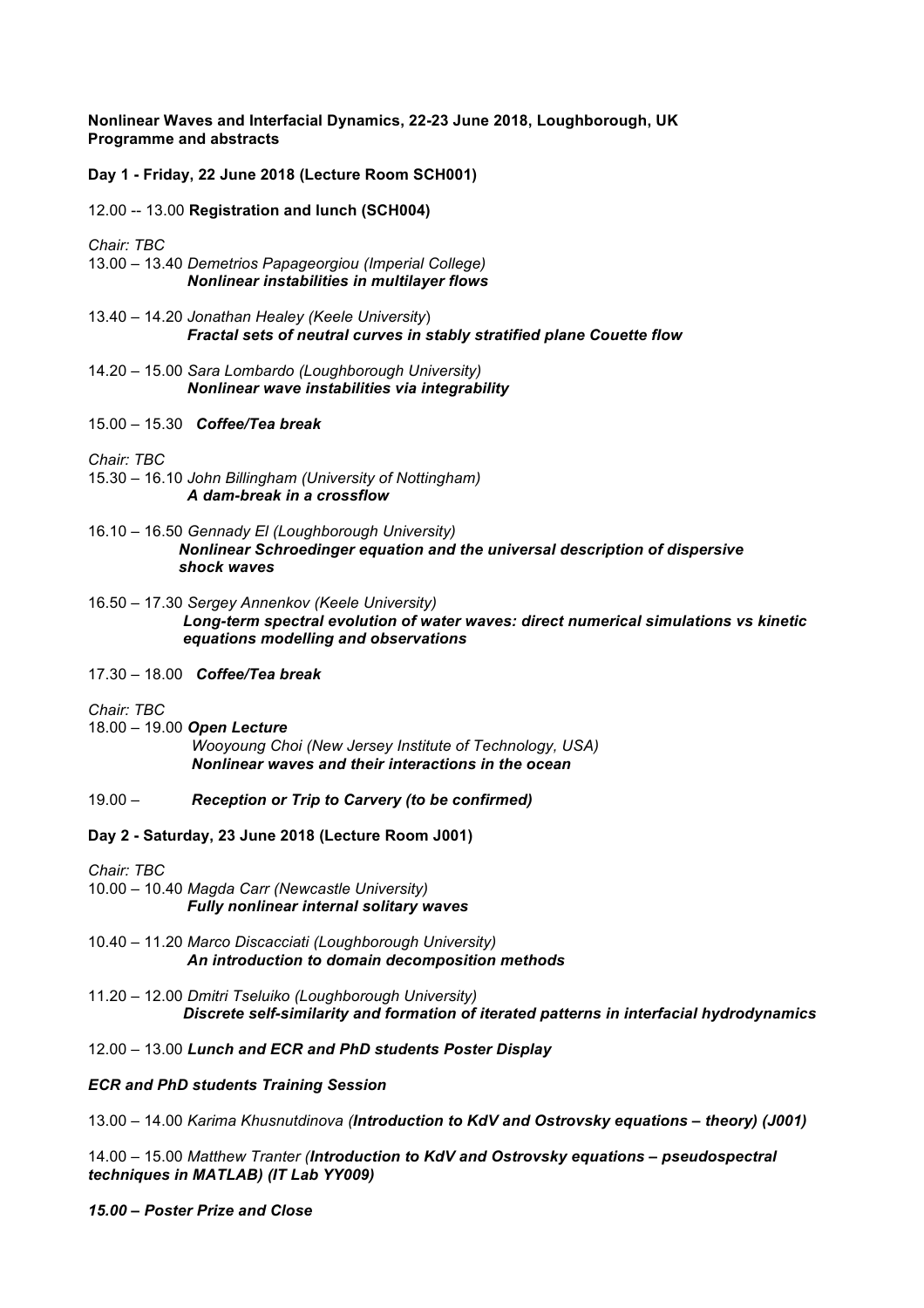# *Abstracts*

## *Demetrios Papageorgiou (Imperial College)*

#### *Nonlinear instabilities in multilayer flows*

This talk will be in two parts. The first will describe some recent results on the stability of multilayer shear flows of three or more immiscible viscous fluids caused to flow by gravity and/or a pressure gradient. There are now at least two free boundaries and asymptotic solutions will be described that yield a system of coupled partial differential equations for the interfacial positions. Some subtleties in the weakly nonlinear asymptotics will be pointed out. The equations generically support instabilities even at zero Reynolds numbers and these emerge physically from a resonance between the interfaces and manifest themselves mathematically through hyperbolic to elliptic transitions of the flux part of the equations. We use the theory of 2x2 systems of conservation laws to derive a nonlinear stability criterion that can tell us whether a system which is linearly stable, can (i) become nonlinearly unstable, i.e. a large enough initial condition produces a large time nonlinear response, or (ii) remains nonlinearly stable, i.e. the solution decays to zero irrespective of the initial amplitude of the perturbation. Having described weakly nonlinear solutions we turn to fully nonlinear deformations are also in the large surface tension limit giving rise to coupled Benney-type equations. Their fluxes also support hyperbolic-elliptic transitions and numerical solutions will be described giving rise to intricate nonlinear stable traveling waves. Differences between weakly and strongly nonlinear flows will be described to guide ideas for theory of coupled Benney equations.

The second part is concerned with three-dimensional instabilities of electrified falling film flows and in particular the multidimensional electrified Kuramoto-Sivashinsky equation which is the first in a hierarchy of nonlinear models. We will mostly present computations and end with words of caution in using 2D models instead of 3D ones in the presence of electric fields.

#### *Jonathan Healey (Keele University*)

#### *Fractal sets of neutral curves in stably stratified plane Couette flow*

Plane Couette flow is famous for being stable to small amplitude disturbances. We consider the linear stability of plane Couette flow between horizontal plates where the fluid density increases monotonically with depth, i.e. stably stratified flow. Perhaps surprisingly, the presence of stabilizing buoyancy forces can destabilize the flow. This instability mechanism can be understood by studying the Taylor-Goldstein equation, a linear second order ordinary differential equation. We consider some simple model density profiles. In fact, they are sufficiently simple that explicit solutions in terms of special functions can be written down. However, the properties of the roots of the dispersion relation are nontrivial.

The strength of the density gradient at a point in the flow compared to the strength of the shear is characterized by a dimensionless parameter, the local Richardson number, Ri. A theorem due to Howard and Miles proves that a necessary condition for instability is that Ri < 1/4 somewhere in the flow. We introduce a parameter plane for our density profile where one axis gives the location in the flow of the point where Ri takes its minimum value, and the other axis characterizes the total change in density across the flow (a bulk, or global, Richardson number).

We show that when the minimum value of Ri in the flow domain is 1/4, an infinite number of points appear in the parameter plane at which neutral waves exist. These points lie on a fractal set. As soon as the minimum Ri drops below 1/4, each neutral point opens up into a neutral curve, with each neutral curve forming a closed loop. The neutral loops expand and overlap one-another as Ri is reduced further, giving a fractal set of neutral curves. When the minimum Ri is reduced to zero, a fractal set of branch-points is encountered where neutral modes coalesce to form complex conjugate pairs.

Fractals are usually associated with nonlinear processes, but fractal behaviour has been found here in a linear stability equation that has been studied since the 1930s. Qualitatively similar behaviour can be expected for other density profiles.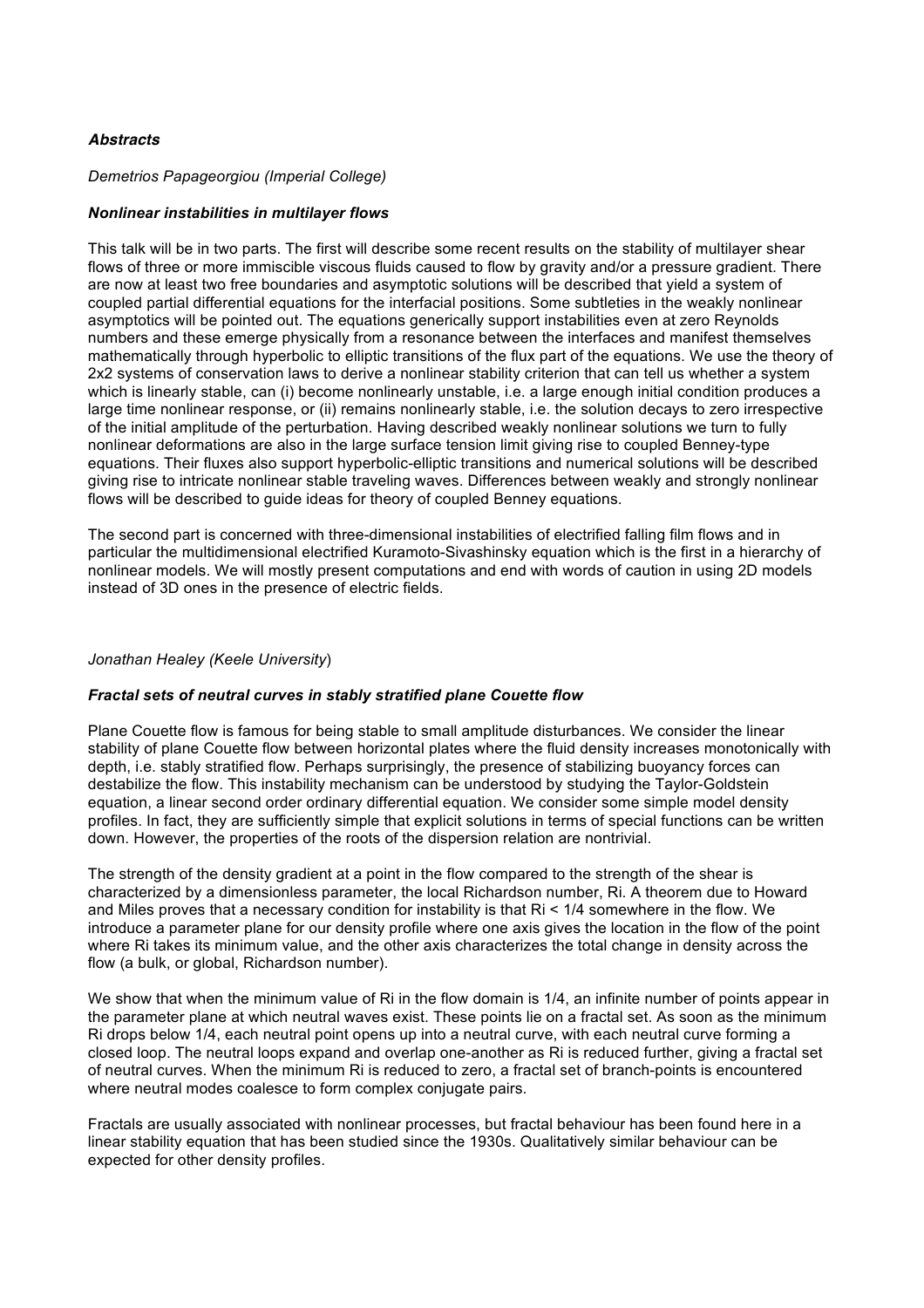## *Sara Lombardo (Loughborough University)*

# *Nonlinear wave instabilities via integrability*

The problem of stability is central to the entire field of nonlinear wave propagation and is a fairly broad subject. In this talk I am specifically concerned with the early stage of amplitude modulation instabilities due to quadratic and cubic nonlinearities and we consider in particular dispersive propagation in a one dimensional space, or diffraction in a two dimensional space. I will consider the linear stability properties of NLS-type systems and their continuous wave solutions. I will revisit the scalar NLS equation in this context and consider then the integrable coupling of two nonlinear Schr\"{o}dinger equations. Using the integrable properties of the system, one can compute and classify the so-called stability spectra, providing a necessary condition in the parameters space for the onset of instability. The derivation of the spectra is completely algorithmic and make use of elementary algebraic-geometry. It turns out indeed that, for a Lax Pair that is polynomial in the spectral parameter, the problem of classifying the spectra is transformed into a problem of classification of certain algebraic varieties. The method is general enough to be applicable to a large class of integrable systems. Notwithstanding this condition, it remains of important practical interest because several integrable partial differential equations have been derived in various physical contexts as reliable, though approximate, models. This work has been done in collaboration with Antonio Degasperis (Roma ``Sapienza'') and Matteo Sommacal (Northumbria).

# *John Billingham (University of Nottingham)*

# *A dam-break in a crossflow*

We study a flow that has been proposed as a very simple model for a powder snow avalanche (Carroll et al, Phys. Fluids, 066603, 2012). This is based on the inviscid, irrotational flow generated by a two-dimensional point source moving along a horizontal, impenetrable boundary. When the fluid that emanates from the source has the same density as the surrounding fluid, the flow is trivial. We consider what happens in an initial value problem that starts with the trivial flow, but with the source fluid of a different density to the surrounding fluid. We consider (i) the flow when the density difference is small, (ii) the small time asymptotic solution, which involves a dam-break at the head of the flow, (iii) numerical solutions.

## *Gennady El (Loughborough University)*

## *Nonlinear Schroedinger equation and the universal description of dispersive shock waves*

The nonlinear Schroedinger (NLS) equation and the Whitham modulation equations both describe slowly varying, locally periodic nonlinear wavetrains. The commonalities and differences between the two descriptions have been widely discussed in the literature. We use an overlap regime for the applicability of the NLS equation and the Whitham modulation theory to develop a universal analytical description of dispersive shock waves (also known as undular bores) for a broad class of integrable and non-integrable nonlinear dispersive equations.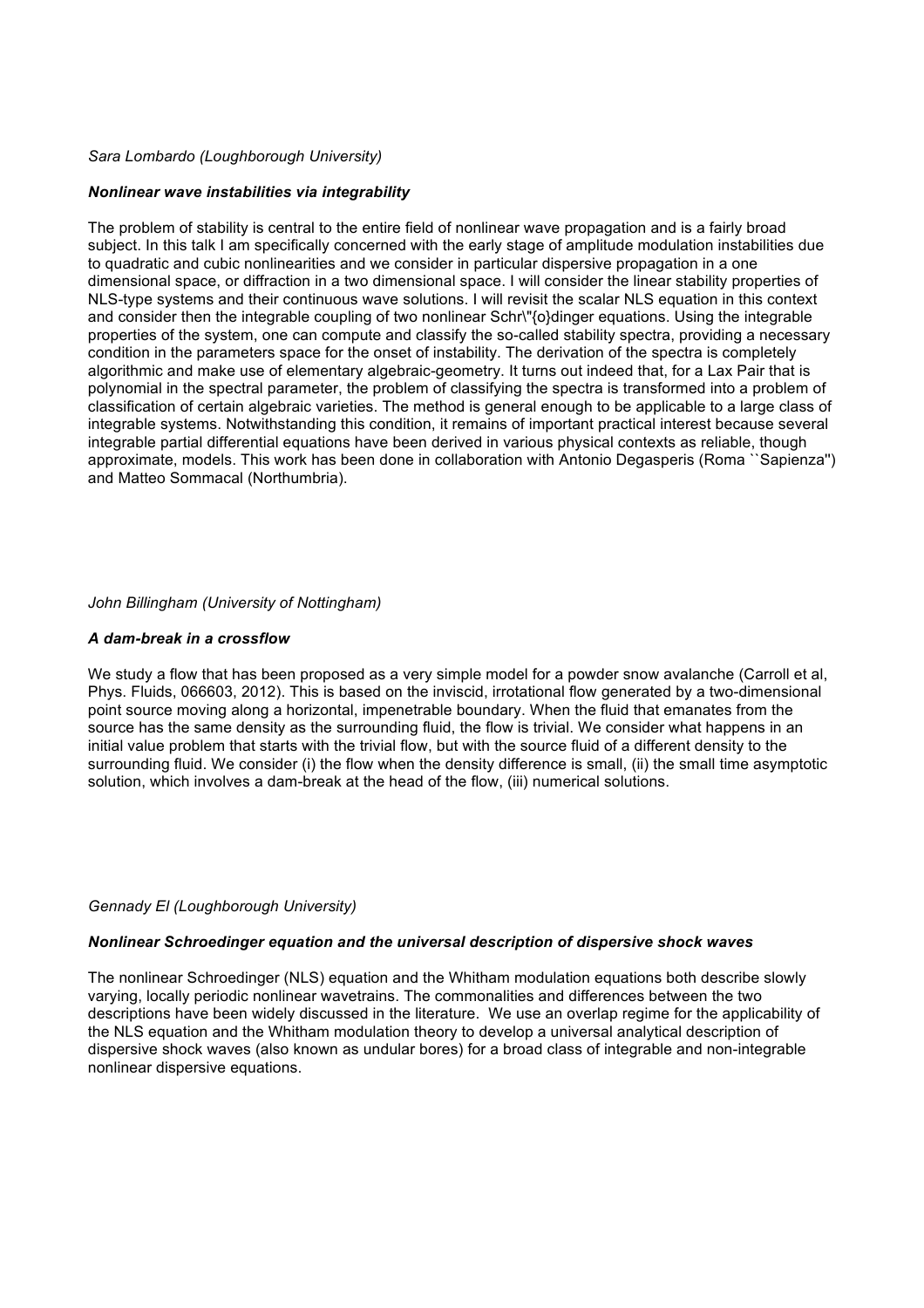## *Sergey Annenkov (Keele University)*

## *Long-term spectral evolution of water waves: direct numerical simulations vs kinetic equations modelling and observations*

Kinetic equations are widely used in many branches of science to describe the evolution of random waves spectra. To examine the validity of these equations, we study numerically the long-term evolution of water wave spectra using three different models. The first model is the classical kinetic (Hasselmann) equation (KE). The second model is the generalised kinetic equation (gKE), derived employing the same statistical closure as the KE but without the assumption of quasi-stationarity. The third model, which we refer to as the DNS-ZE, is a direct numerical simulation algorithm based on the Zakharov integrodifferential equation, which plays the role of the primitive equation for a weakly nonlinear wave field. It does not employ any statistical assumptions.

We perform a comparison of spectral evolution of the same initial distributions with and without wind forcing, with/without a statistical closure and with/without the quasi-stationarity assumption. For the initial conditions we choose spectra previously studied experimentally and numerically using a variety of approaches. Our DNS-ZE results are validated with the existing short-term DNS simulations by other methods and with the available laboratory observations of higher-order moment (kurtosis) evolution. Numerical simulations of longterm evolution of wind waves are compared with the available airborne measurements of wind wave field evolution.

We show that all models demonstrate very close evolution of integral characteristics of spectra. However, there are major differences between the DNS-ZE and gKE/KE predictions. First, the rate of angular broadening of initially narrow angular distributions is much larger for the gKE and KE, than for the DNS-ZE. Second, the shapes of frequency spectra differ substantially (even when the nonlinearity is decreased), the DNS-ZE spectra being wider than the KE/gKE ones and having a much lower spectral peak. Third, the maximal rates of change of the spectra obtained with the DNS-ZE scale as the fourth power of nonlinearity, which corresponds to the dynamical timescale of evolution, rather than the sixth power of nonlinearity typical of the kinetic timescale exhibited by the KE. The striking systematic discrepancies for a number of specific spectral characteristics call for the revision of the fundamentals of wave kinetic description. This is a joint work with Victor Shrira.

## *Wooyoung Choi (New Jersey Institute of Technology, USA)*

#### *Open lecture: Nonlinear waves and their interactions in the ocean*

Nonlinear wave phenomena in the ocean are ubiquitous both on its surface and in its interior. Nevertheless, as the wave motions are often highly nonlinear and their spatial scales range from millimeters to thousands of kilometers, it is a nontrivial task to accurately model their generation, propagation, and dissipation. It is even more challenging when complicated interactions occur among waves of different spatial scales. In this talk, I will present recent efforts to better understand the underlying physics of highly nonlinear waves in the ocean through combined theoretical and experimental investigations and to develop reliable mathematical models to represent the evolution of such waves. Starting with surface waves possibly in the presence of external forcing and energy dissipation due to wave breaking, I will describe nonlinear internal waves in density-stratified oceans and their interactions with surface waves. Then, some remaining challenges and open questions will be discussed.